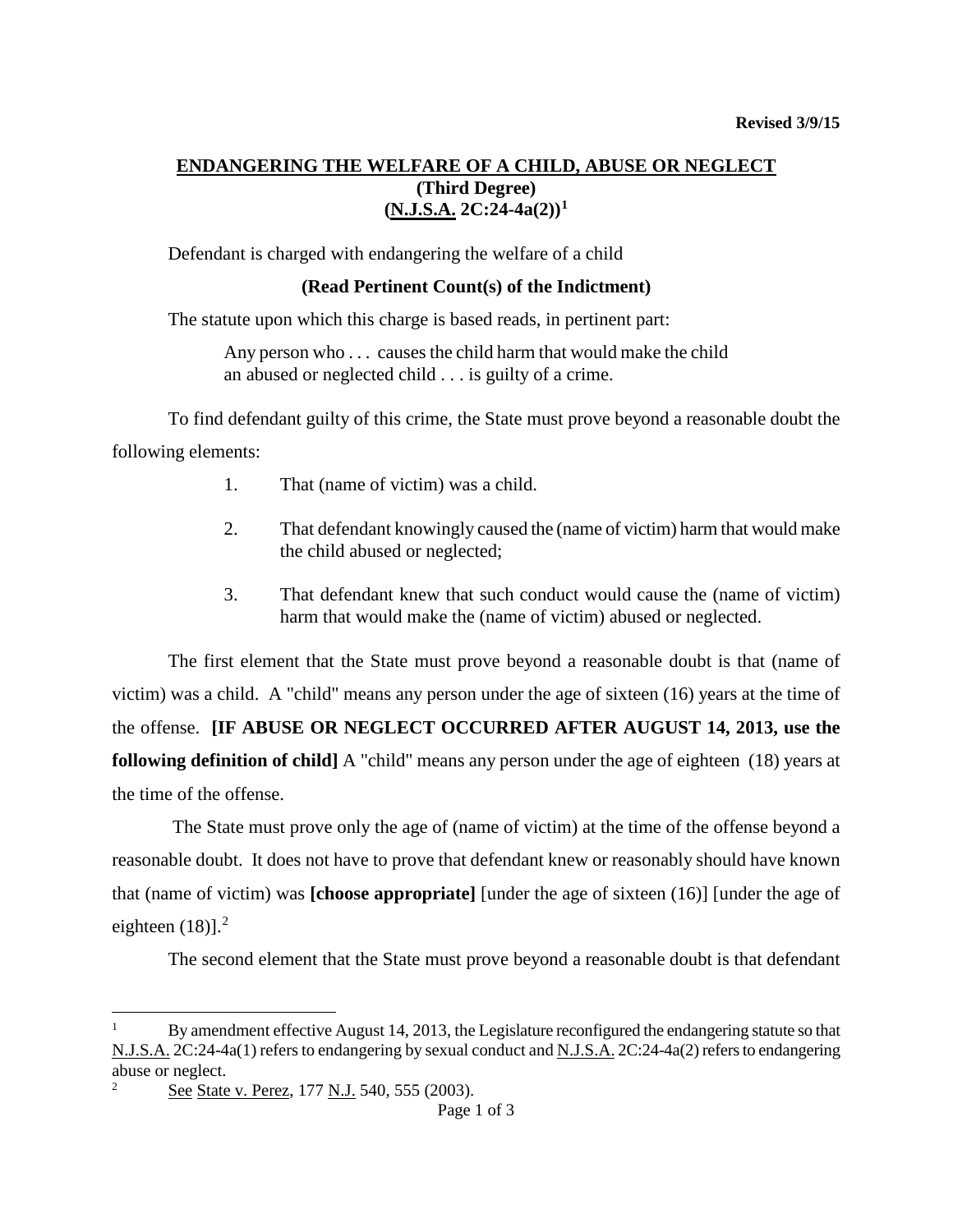## **ENDANGERING THE WELFARE OF A CHILD, ABUSE OR NEGLECT (Third Degree) N.J.S.A. 2C:24-4a(2)**

knowingly caused (name of victim) harm that would make the child abused or neglected.<sup>[3](#page-1-0)</sup>

# **[CHARGE APPROPRIATE DEFINITION] (N.J.S.A. 9:6-1; 9:6-3)**

**Abuse of a child shall consist in any of the following acts**: (a) disposing of the custody of a child contrary to law; (b) employing or permitting a child to be employed in any vocation or employment injurious to its health or dangerous to its life or limb, or contrary to the laws of this State; (c) employing or permitting a child to be employed in any occupation, employment or vocation dangerous to the morals of such child; (d) the performing of any indecent, immoral or unlawful act or deed, in the presence of a child, that may tend to debauch or endanger or degrade the morals of the child; (e) permitting or allowing any other person to perform any indecent, immoral or unlawful act in the presence of the child that may tend to debauch or endanger the morals of such child; (f) using excessive physical restraint on the child under circumstances which do not indicate that the child's behavior is harmful to himself, others or property; or  $(g)$  in an institution,<sup>[4](#page-1-1)</sup> willfully isolating the child from ordinary social contact under circumstances which indicate emotional or social deprivation.

**Cruelty to a child shall consist in any of the following acts**: (a) inflicting unnecessarily severe corporal punishment upon a child; (b) inflicting upon a child unnecessary suffering or pain, either mental or physical; (c) habitually tormenting, vexing or afflicting a child; (d) any willful act of omission or commission whereby unnecessary pain and suffering, whether mental or physical, is caused or permitted to be inflicted on a child; (e) or exposing a child to unnecessary hardship, fatigue or mental or physical strains that may tend to injure the health or physical or moral well-being of such child.

A person acts knowingly with respect to the nature of his/her conduct or the attendant

<span id="page-1-0"></span>In this regard, see State v. N.I., 349 N.J. Super. 299 (App. Div. 2002), which holds that the term "willfully forsaken" as used in N.J.S.A. 9:6-1 requires an intent to abandon a child permanently, a permanent giving up or relinquishment of the child. N.I. interprets "willfully" to mean "intentionally or purposely as distinguished from inadvertently or accidentally." Id. at 313-14, quoting State v. Burden, 126 N.J. Super. 424, 427 (1974). Finally, N.I. holds that the relevant mental state is "knowing." Note that certain sections of Title 9 apply only to those with custody of a child or duty to care for a child and are not applicable to third degree offenders.  $\overline{3}$ 

<span id="page-1-1"></span><sup>4</sup> See definition of institution in N.J.S.A. 9:6-8.21.